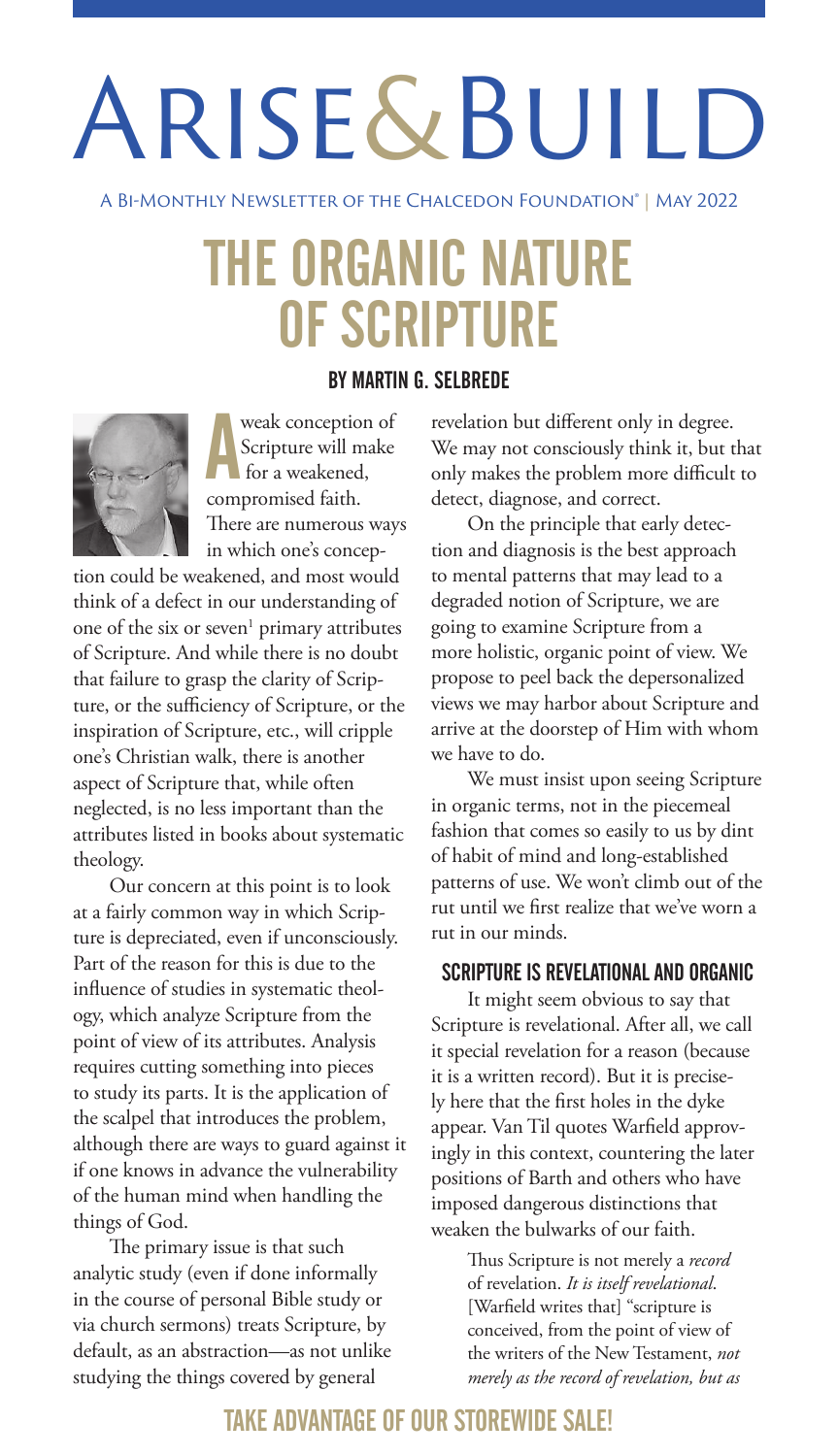*itself a part of the redemptive revelation of God*; not merely as the record of the redemptive acts by which God is saving the world, but as *itself one of these redemptive acts*, having its own part to play in the great work of establishing and building up the kingdom of God…"2 [italics after *record* added by MGS]

Van Til illustrates that Hermann Bavinck, "as well as Warfield, holds to an organic view of Scripture."3

> For Bavinck *the Scripture constitutes the climax of the redemptive work of God* through Christ and his Spirit. The purpose of this redemptive work of Christ is that the world which has fallen into sin may be cleansed from sin and in spite of that sin reveal the glory of God. Mankind is not an aggregate of individuals. Mankind is an organism. *Revelation, in redeeming mankind, works organically*. 4 [e.a.]

Working organically in accordance with the laws of creation, God's redemption in Christ may also be said to be through and through "personal."5

According to Bavinck and Van Til, Christ's work was finished by appointing His apostles to complete the inscripturation of the living Word of God. This brings to a climax God's work of redemption.

But the danger of treating the Scripture in an abstract, analytical, fragmented manner persists because of preconceived notions that are hard to shake. We could acknowledge all the various technical attributes of Scripture and still fall short of understanding its organic, living nature. We'll need to explain this idea first so that it will be easier to understand the danger that arises from not cleaving tightly to this crucial truth.

#### SCRIPTURE AS AN ORGANISM, AS AN INDIVISIBLE WHOLE

When we speak of an organic view of Scripture or its inscripturation (the process of God's revealed will taking shape in scriptural form), we mean to say that Scripture is itself an organic, indivisible whole. It should not be treated like any other sample of written language. It must

not be dealt with on rationalistic principles that discard its organic nature at the outset, reducing it to abstract words on papyrus, vellum, or stone tablets.

Moreover, we cannot reason our way to Scripture as if it were the destination at the end of an analytic road. Rather, Scripture is the starting point for every analytic journey, as Van Til has argued: "For the believers, Scripture is the principle of theology. As such it cannot be the conclusion of other premises, but it is THE premise from which all other conclusions are drawn." Human writings are derivative, but Scripture is not, and therefore it must not be treated as a derivative work.

Van Til illustrates the danger of not treating Scripture as an organic whole the danger of introducing vulnerabilities that it actually does not have.

> It is difficult to see how else the Scriptures can be presented as self-attesting. As soon as the elements of the special principle, such as the indications of divinity, the testimony of the Spirit, or the words of Christ, are set next to one another, as largely independent of one another, the natural man is given an opportunity to do his destructive work. He is then allowed to judge at least with respect to one or more of these elements apart from the whole. If he is allowed to judge of the legitimacy or meaning of any one of them, he may as well be given the right to judge of all of them … For it is only if the Christ be taken as the Son of God that he can be said legitimately to identify himself. If he is not presupposed as such, his words have no power. Then they too are absorbed in what is a hopeless relativity of history.<sup>6</sup>

This tactic is perhaps more familiar to us under the name "divide and conquer." When we yield ground on the unity of Scripture, we make ourselves a much easier target with the ensuing demotion of the Word.7 It is for this reason that Van Til and Bahnsen insisted that the faith be defended as a system and never in a piecemeal fashion.

Humanistic knowledge is fragmented, and glories in its fragmentation ("it's not a bug, it's a feature!"). And by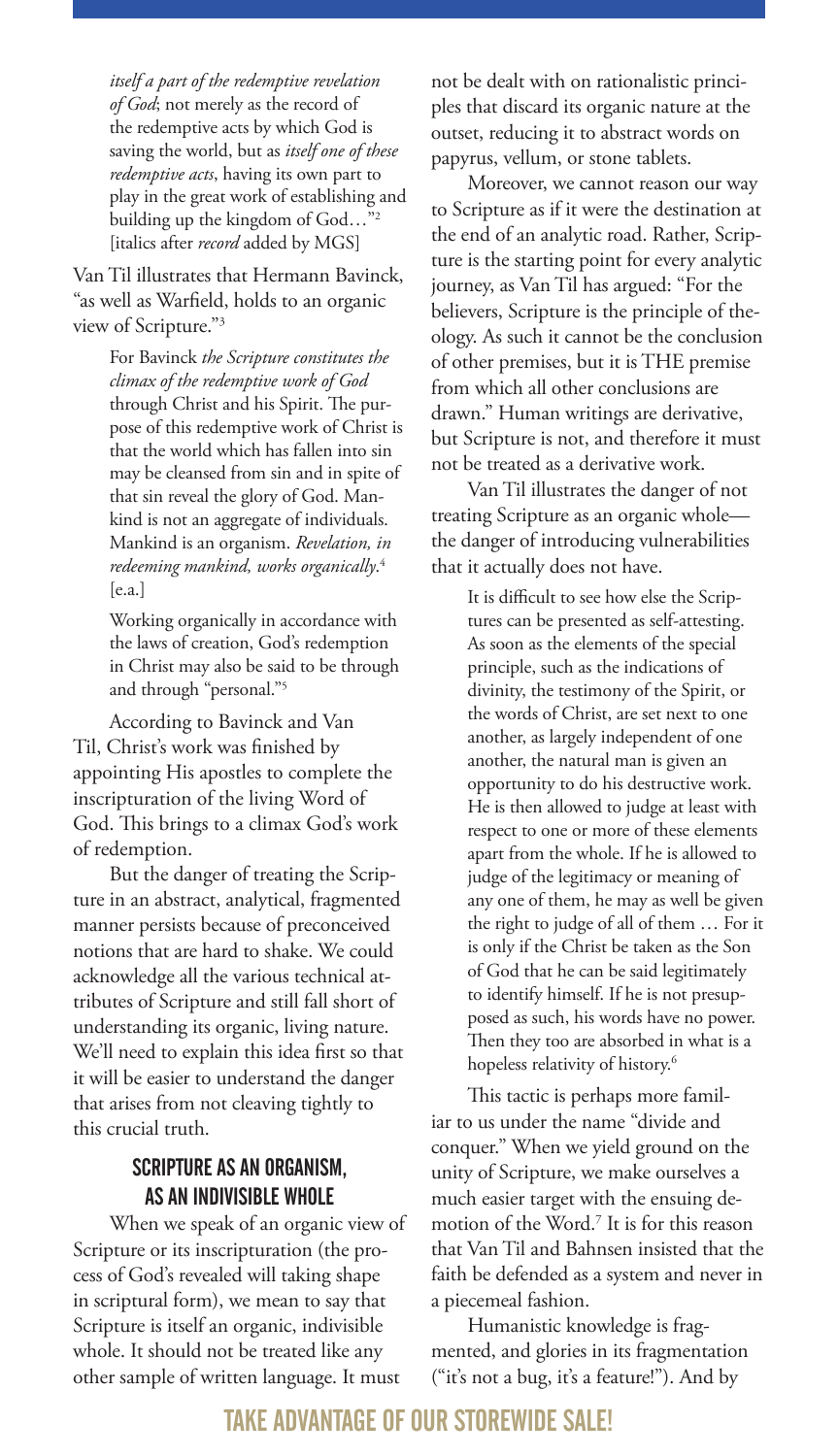asserting that Scripture itself is fragmented (and not an organic whole), humanism places Scripture (at least initially) on an equal footing with human thought processes. Given an evolutionary outlook, however, later knowledge supersedes earlier knowledge: modern scientific humanism and deconstructionist philosophy displace Scripture by asserting that the Bible has exceeded its shelf life. Our modern pronouncements are trustworthy and Scripture can be discounted as the outdated words of men. This humanistic tactic continues in full force today.

This tactic succeeds by weaponizing the tools it uses to analyze Scripture. Humanists divert attention from the termites they've released into the foundations of our faith by claiming that it is actually faithful Christians who have weaponized Scripture against humanists.

The followers of Karl Barth don't hesitate to attack along such lines: "Therefore, Biblical Inerrancy weaponizes the Bible, because the Bible becomes a list of propositional statements that may be quoted to control others."8 In this way, *any appeal to Scripture* is rendered inadmissible, for the humanists understand that a two-edged sword like the Word of God (Hebrews 4:12) needs quick neutralization. They labor to convince Christians to lay down their weapons and disarm themselves while they hold their own weapons tighter still.

Because humanism holds to the environmental heresy (that utopia can be achieved if only we can suitably manipulate man's physical, social, and cultural environment), it has relied increasingly on narrative control, censoring competing narratives (the Bible being the foremost target in this regard). But from God's perspective, it's the humanist narratives that are the parasitic frauds standing on shaky ground.

#### THE LIVING CHRIST IN THE LIVING WORD

The organic indivisibility of Scripture is asserted in Christ's announcement that "the Scripture cannot be broken" (John 10:35). The first step in attacking Scripture (whether by humanists or apostate Christians) is to slice and dice it into pieces, to openly reject the idea that it is an organic whole.

John Murray also draws attention to how crucial the organic relationship of all parts of Scripture is to its nature:

It should also be remembered that when speaking of verbal or jot and tittle inspiration, we are never thinking of words, or letters, or tittles in themselves or in abstraction. This would not be verbal inspiration, for the simple reason that no such words (or letters or tittles) occur in Scripture. They are always words in relationship, in clauses, sentences, paragraphs, books, and, in fact, relationship to the whole of Scripture. Their significance resides in this relationship and only in that relationship are they inspired.<sup>9</sup>

Geerhardus Vos, commenting on the opening verses of the Gospel of John, notes the tight connection.

> It places at the outset the life-giving and the illuminating aspects of Christ's activity, or, to speak soteriologically, the redemptive and revelatory functions of His Work as Savior, in their proper relation to each other. It saves the Gospel from the charge of intellectualism … The new-creation of all things in the sphere of redemption becomes, on this wider and more correct view, as truly a part of the Logos-function as the communication of supernatural knowledge.10

Vos appeals to John 5:25, 28 to underscore this idea:

> … the resurrection is represented as taking place through the utterance of the voice of the Son of God, and where there is the same close association between the ideas of the omnipotent word and the idea of life as in the Prologue: "The hour cometh, and now is, when the dead shall hear the voice of the Son of God; and they that hear shall live. For as the Father hath life in Himself, even so gave He to the Son also to have life in Himself."11

Jack B. Rogers, in commenting on Van Til's position, acknowledges the same issue.

The Holy Spirit brings men to Christ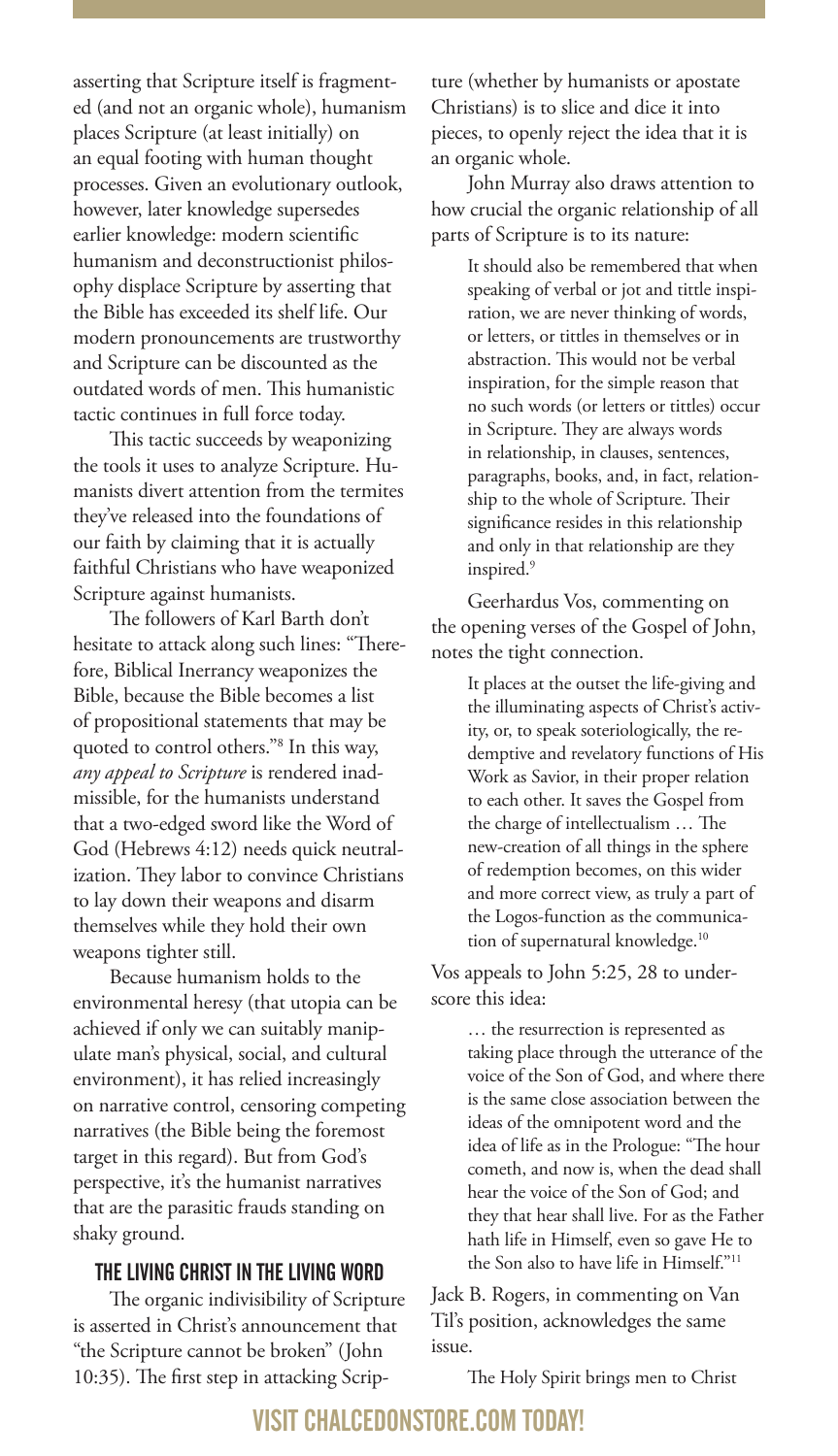through the Scripture. For the Westminster Divines, the Holy Spirit does not witness to proofs for the Scripture, but to the content of Scripture, Jesus Christ. The union of the Word and the Spirit is not just a formal principle of knowledge, but the means by which God works saving faith in men's hearts. The Westminster Divines are concerned to hold the Spirit and the Word together against the Roman Catholics and the Antinomians who would separate them.<sup>12</sup>

Dr. John Frame points out additional connections that unite the Word's attributes with its essential nature:

> Here the clarity of the Word is nothing less than the presence of Christ in the Word.<sup>13</sup>

I have argued that there is no decrease in power, authority, or divine presence as we move from the divine voice, to the prophets and apostles, and to the written Word. The written Word, for example, is no less authoritative than the oral word of the prophets or than the divine voice.14

These scholars alert us of elements having an underlying unity and connection. Life, light, the Word, the Spirit, the Son, the Father: none of these can be understood by applying a reductionist, fragmentary approach, treating them in isolation. We will review these connections and explore their implications.

#### WHAT GOD HAS JOINED TOGETHER

We've already alluded to Vos's comments on the opening verses of John's Gospel and the connections the apostle puts forward between life and light. We note also Christ's comment that 'the words that I speak unto you, they are spirit, and they are life" (John 6:63) they are not mere words, they are also spirit and they are life. This rises above the natural to the supernatural. We must not shy away from this fact.

Paul also contrasts the words that men teach with the words that the Spirit teaches. Charles Hodge renders 1 Corinthians 2:13 as to bring out the fact that *active connections* are being made, that things and words are being *joined together*: "Which things also we speak, not in the words which man's wisdom teacheth, but which the Holy Ghost teacheth; combining spiritual things with spiritual words."

The original word *synkrinoo* means not only mentally to combine and hence to compare, but also to join together; and also to explain.<sup>15</sup>

You may recall warnings not to add to or take away anything from Scripture. These warnings invite us to consider Scripture through the metaphor of a living body. We don't surgically add additional organs or limbs to a living body, or remove limbs or organs from it. To do so is to violate the integrity of the original body, which functions as an organic whole which mutilation can only weaken.

This is brought out most fully in Hebrews 4:12. The very first word is "living," which in Greek serves to emphasize this aspect of the Word of God. "Living is the Word of God, and active…" We go astray when we consider God's word an inert or dead letter, as an abstraction. It is living and active (powerful), and the verse goes on to proclaim the penetrating power of the Word of God.

Penetrating power is what marks the leaven that leavens three whole measures of meal in Christ's kingdom parable of Matthew 13:33. Leaven itself is a living thing and active, and the growth of the Kingdom is compared to the mode of operation of leaven. As Isaiah 55:11 teaches, the Word of God does not return to Him void but prospers in the thing for which it was sent.

Stephen declared that Israel received living oracles from God (Acts 7:38). Keener and others point out that the same term "living" is used of both God and the word received by Moses to transmit to Israel.<sup>16</sup>

The analogy of a living body can be further extended. The darkness of the human heart and the spiritual blindness of men and women $17$  is what drives apostate man to declare an unborn child "a clump of cells" and the Bible to be a mere clump of words.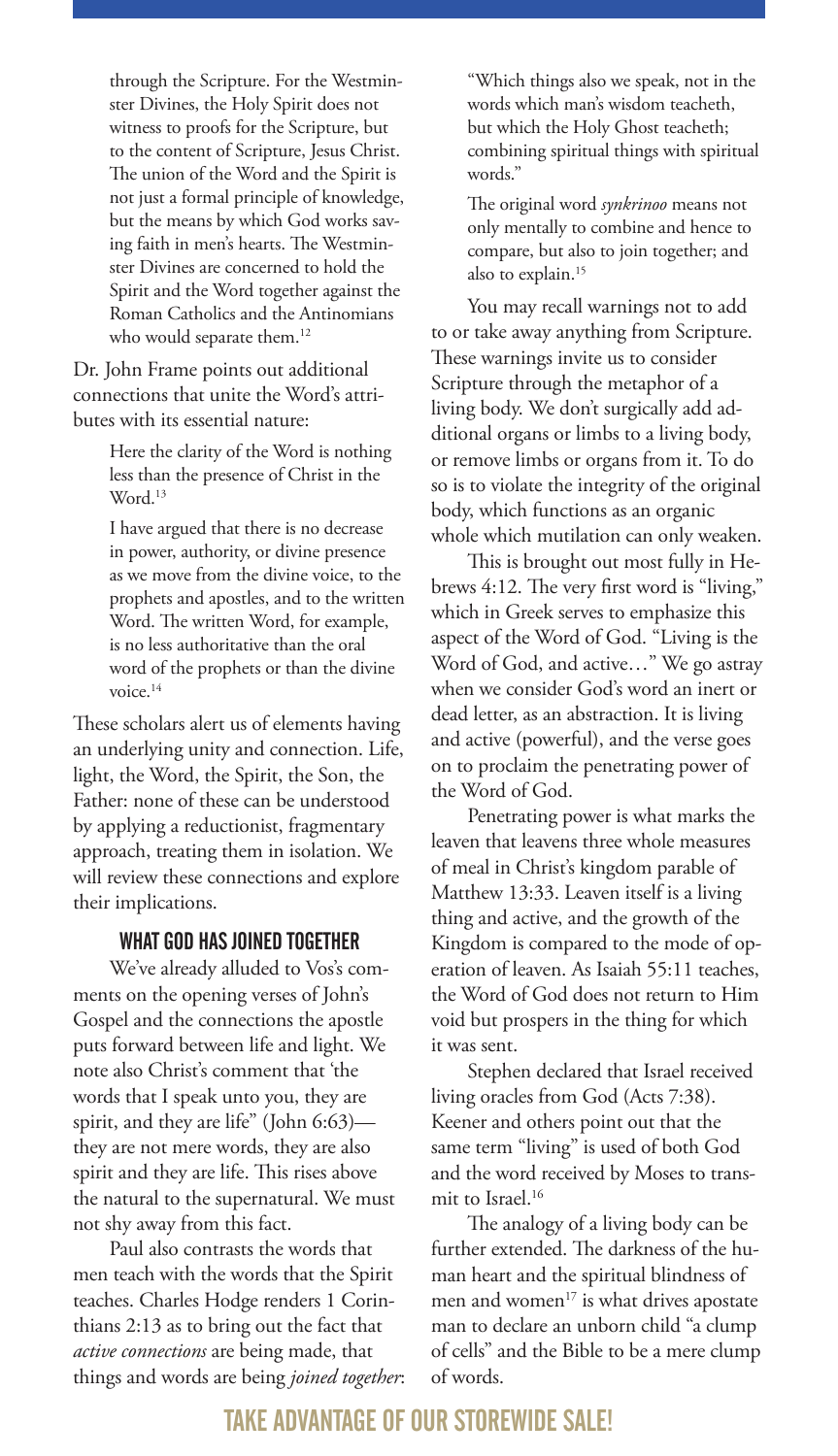The Bible is self-contained, despite its complexity. Robert Reymond appeals to Hebrews 6:13 to illustrate its self-authentication: "When God made his promise to Abraham, since there is no one greater for him to swear by, he swore by himself."18 Scripture's scope extends beyond the religious domain. "Scripture is intended for uses besides those pertaining to spiritual growth; it is fundamental to all Christian doctrine (see 2 Tim. 3:16- 17)."19

Scripture is not only living, it is also accorded a status above God's own name, as taught in the psalms.

> I will worship toward thy holy temple, and praise thy name for thy lovingkindness and for thy truth: for thou hast magnified thy word above all thy name. (Psalm 138:2)

Considering how revered God's name is, the psalmist's claim here is actually quite stunning. If God is magnifying something over His own name, we ought to pay close attention. Nothing ranks above God, yet He magnifies His word over His own name. It would follow that those who would diminish God's word will have much to answer for—especially those who depersonalize it.

#### IT'S PERSONAL

On the topic of authority, Dr. Rushdoony makes some important connections:

> It should be noted that, in Scripture, authority is personal and is a person, the Lord … In brief, God is man's author and authority … God is God, and His word is revelation. Because God is God, His word is as authoritative as He is.<sup>20</sup>

It's the bureaucrat who wants to function at an impersonal level, hiding behind process and procedure as dictated by the pertinent institution. It's the statist who wants to inculcate fealty to the state as the highest expression of man's utopian aspirations who prefers an impersonal state.

But the revelation of a personal God is itself personal, speaking directly to us, penetrating to the deepest parts of man so

that there's nothing hidden. Man wants to hide, but when Scripture is seen as an organic whole, as being personal, man's pretenses are soon dissolved by either self-awareness or by judgment.

#### THE NATURE OF A PERSONAL, ORGANIC RELATIONSHIP WITH GOD'S WORD

Dr. R. J. Rushdoony illustrates how one's relationship (and he means personal relationship) with God's written revelation should be shaped:

> The strength of the psalmist who wrote Psalm 119 is simply this: his unreserved devotion to and love of the revealed will of God. And this love shines through in every verse.

Let's consider this matter of love briefly. When two people are in love, they not only enjoy being together but they also enjoy talking with one another. Good friends can stand in a doorway, unwilling to say goodnight, and talk for another hour and enjoy every minute of it. It's not the subject matter alone. The same topic can be deadly dull with someone else; it's the sense of communion that is a part of all talk with people we love.

It is this sense of delight in every word of God which rings out in Psalm 119. "Thy testimonies," the writer declares, "also are my delight and my counselors" (v. 24).21

Notice once again that there's an almost conversational element between the psalmist and the Scriptures he is engaged in magnifying. There is nothing abstract here, but rather a concrete awareness of the Person who is speaking to the psalmist in the Scripture.

We must concede that there is a mystery in respect to inscripturation, no less so than there is a mystery about the Incarnation. Just as it is a mystery that the Word became flesh, so too it is a mystery that flesh became the Word. But Christ's redemptive work, insofar as its application, was not finished on the cross, or He wouldn't have sent the apostles into the world nor set in motion the writing of the New Testament. It is this last step that forms the climax of redemption in terms of setting it in motion.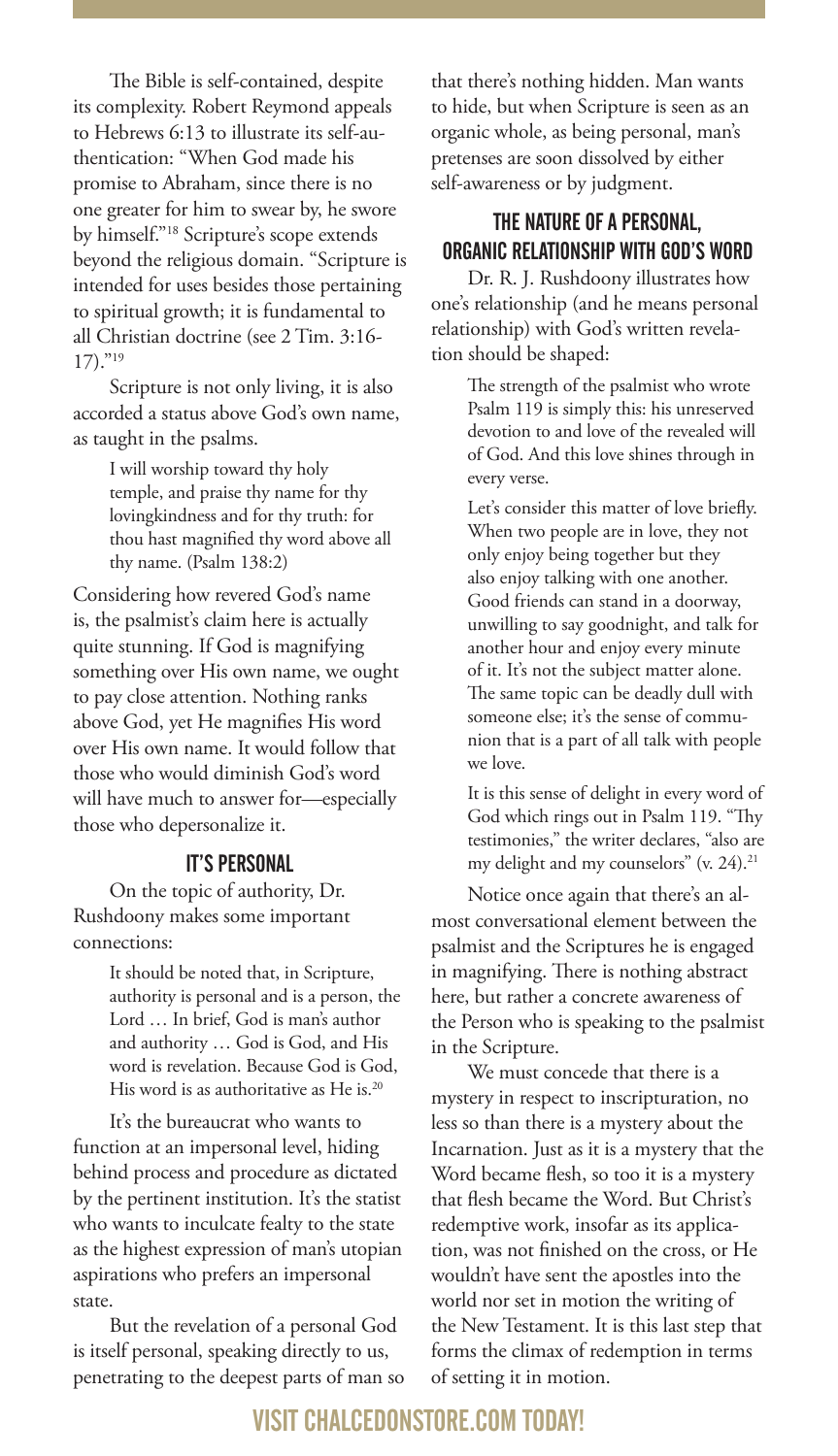#### THE WORD OF POWER

It wasn't long after Christ told His disciples that His words were spirit that He declaimed "Lazarus, come forth!" This is more potent than our Lord's question, "which is easier to say, take up your bed and walk, or your sins are forgiven?"

We know that Lazarus emerged from the tomb when Christ's words penetrated to the dividing of soul and spirit, of bone and marrow. But few Christians understand that this same power has been invoked in an even more powerful divine command, one compounded by an oath in God's name and in current process of fulfillment.

While Christ's word called Lazarus out of the grave, we usually think that there is "dead air" on God's radio channel today. But the idea that God's Word is on some kind of staycation until eschatological events heat up is both shallow and erroneous.

Isaiah 45:22-23 puts forward a command that is perhaps even more startling than "Lazarus, come forth!" Let us consider the Word that God here utters—and which He backs up with an oath.

> Look unto me, and be ye saved, all the ends of the earth: for I am God, and there is none else. I have sworn by myself, the word is gone out of my mouth in righteousness, and shall not return, That unto me every knee shall bow, every tongue shall swear. (Isa. 45:22-23)

The entire world is commanded to be saved, and the agency by which it is saved is the word that has gone out of God's mouth. The oath confirms that the entire world will be saved, for His Word will not return unto Him void. Many Christians rationalize this verse evasively, claiming that unsaved people will be forced to bend the knee and swear, but this is inconsistent with the context as well as what "swearing unto the Lord" means elsewhere in Isaiah (e.g., in Isaiah 19:18 when Egypt will be fully converted to the Lord).

The Word is living and powerful and penetrating. When Paul describes the conversion of the world to Christ, he again focuses on the Word and its agency: And all things are of God, who hath reconciled us to himself by Jesus Christ, and hath given to us the ministry of reconciliation; To wit, that God was in Christ, reconciling the world unto himself, not imputing their trespasses unto them; and hath committed unto us the word of reconciliation. (2 Cor. 5:18-19)

As Warfield says of this passage,

Every word here must be taken in its full meaning. The ministry that Paul exercised, and which everyone who follows him in proclaiming the gospel exercises with him, is distinctively the ministry of reconciliation. It has as its object, and is itself the proper means of, that actual reconciliation of the whole world.<sup>22</sup>

Once we grasp that only an organic Scripture can be the living, personal, penetrating power that represents God's hands at work, we will be on guard against reductionisms, fragmentations, and abstractions that sap the strength of Christian resolve regarding His Word. We'll push the implications of the idea of Scripture being God-breathed in 2 Timothy 3:16- 17 (which trains for righteousness) and the deep psychological work touched on in Hebrews 4:12. We have here what one observer calls "a dramatic and powerful view of the inspiration of the Scriptures," the neglect of which is both puzzling and harmful.

#### THE DANGERS OF NEGLECT

Scripture is not general revelation, but when we treat it as such we then fight God's battles in Saul's armor.

We often hear that "Christianity is not a religion, it's a relationship with Jesus." But treating the Word as impersonal actually undercuts relationship with Jesus: you have dehumanized Him by denying His intimate connection with the Word. So closely united is the Word and the Christ that critical attacks on bibliolatry can veer into veiled attacks on Christ Himself.

Critics have deployed the caricature of the "paper pope" since the Roman Catholics attacked the Protestant New Testament. Karl Barth resuscitated the term in attacking inerrancy, while Jürgen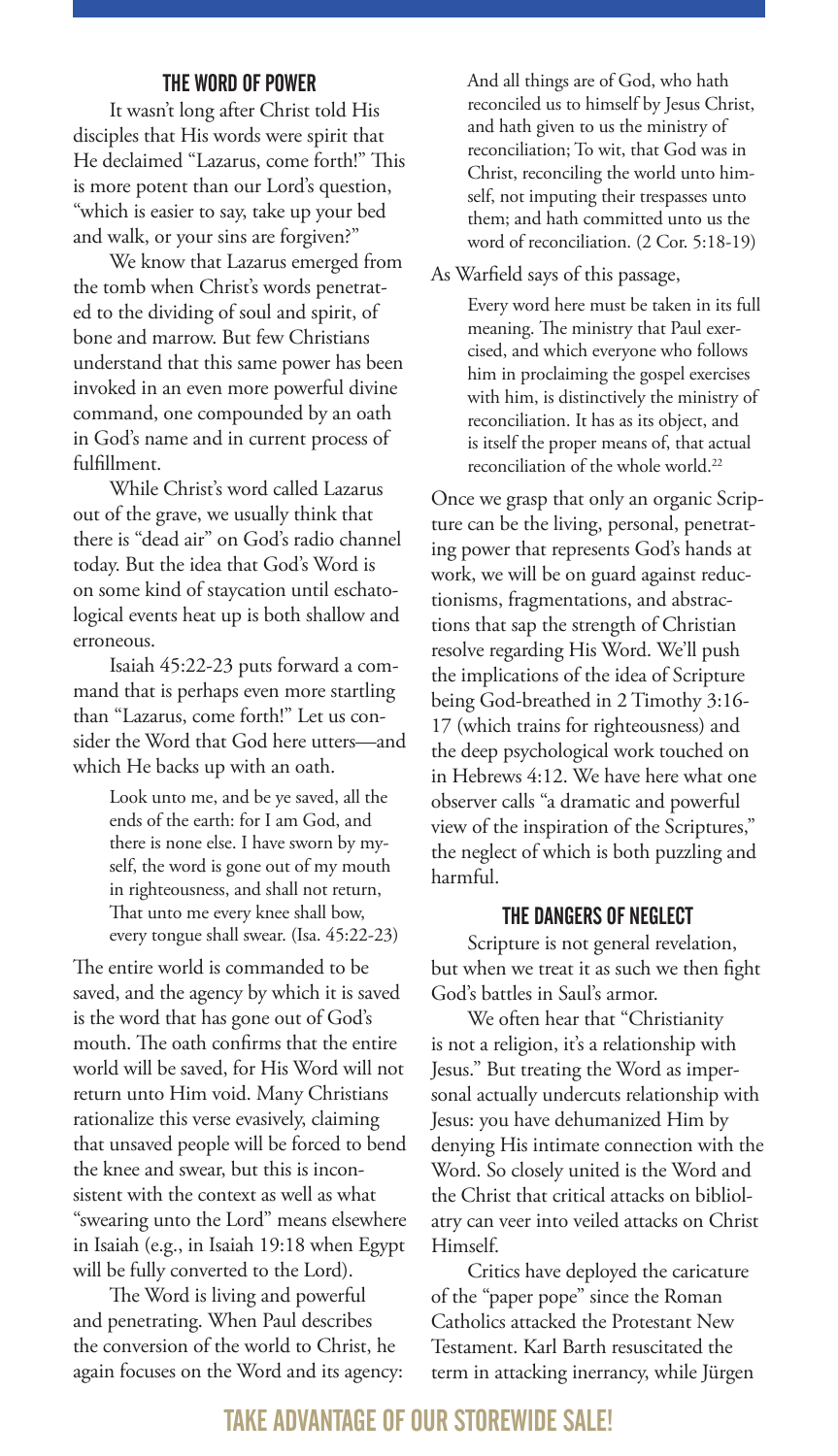Moltmann decried the resulting "dictatorship of the exegetes."23 What would Moltmann replace this alleged dictatorship with? Does he want to dictate to us what Scripture is and what it means? An organic view of Scripture is an obstacle to these agendas.

If the Scripture is not organic, then it is an impersonal object for men to take dominion over and for the church to govern and rule on. But if it is organic, men are under it, never over it. Its voice cannot be subordinated.

Man's knowledge is fragmented because he himself is fragmented. Whereas God is fully self-conscious and never slumbers nor sleeps, a large sector of man's mental life is plunged into irrationality when he dreams. This irrational side of man is given attention in Dr. Rushdoony's comments on the second chapter of Daniel, "The Terror of Dreams."24 Man is no competent judge over Scripture: not only is he unqualified, it is the Word that sits in judgment on *him*. This is illustrated by the flying scroll of Zechariah 5:1-4 that's written front and back with God's word of judgment, a scroll that flies into every man's home to exact justice.

#### SCRIPTURE: PERSONAL, ORGANIC, UNIFIED, POWERFUL, PENETRATING

When Israel heard God speak in Exodus 20:18-19, they told Moses "speak thou with us, and we will hear: but let not God speak with us, lest we die." But the voice of Moses isn't as loud as God's, nor will Moses be around forever. How can Moses be heard, especially after he's gone? Inscripturation is the answer, and God chose Moses to initiate the process. Sixteen centuries in the making but having only one Author, God speaks personally in and through His Word—and He thereby speaks to you.

1. The enumeration varies from scholar to scholar. For example, Dr. John Frame counts six while Dr. Robert Fugate counts seven.

2. Van Til, Cornelius, *The Doctrine of Scripture* (Phillipsburg, NJ: Presbyterian and Reformed Publishing Company/den Dulk Foundation, 1967), p. 24.

3. ibid., p. 27.

4. ibid.

5. ibid.

6. Van Til, Cornelius, *A Christian Theory of Knowledge* (Phillipsburg, NJ: Presbyterian and Reformed Publishing Co., 1969), p. 234. 7. The importance of defending unity extends to the individual books as well as the whole. This is evidenced by Cassuto's defense of the unity of the Pentateuch and Oswald T. Allis's defense of the unity of Isaiah, among other examples. 8. https://postbarthian.com/2017/04/17/ errors-inerrancy-9-inerrancy-turns-bible-paper-pope/

9. John Murray, "The Attestation of Scripture" in *The Infallible Word* (Phillipsburg, NJ: Presbyterian and Reformed Publishing Company, 1946), p. 23, n. 9.

10. Vos, Geerhardus, *Redemptive History and Biblical Interpretation* (Grand Rapids, MI: Baker Book House, 1980), p. 66.

11. ibid. Vos adds a footnote explaining that "it is true that in John 5:25, 28 the representation differs in so far as the Son here has and utters the word instead of being the Word of God. But this is not fatal to the assumption that the writer connected both representations."

12. Rogers, Jack B., "Scripture in the Westminster Confession" in *Jerusalem and Athens*, ed. E. R. Geehan (Grand Rapids, MI: Baker Book House, 1971 ) p. 161.

13. Frame, John M., *Systematic Theology: An Introduction to Christian Belief* (Phillipsburg, NJ: Presbyterian and Reformed Publishing Company, 2013), p. 612.

14. ibid., p. 632.

15. Hodge, Charles, *Commentary on the First Epistle to the Corinthians* (Grand Rapids, MI: Eerdmans, 1976 reprint), pp. 40-41.

16. Keener, Craig S., *Acts: An Exegetical Commentary* (Grand Rapids, MI: Baker Academic, 2013), vol. 2, p. 1043.

17. Reymond, Robert L., *A New Systematic Theology of the Christian Faith* (Grand Rapids, MI: Thomas Nelson, 1998), p. 81.

18. ibid., p. 80, n. 44.

19. ibid, p. 55 n. 1.

20. Rushdoony, Rousas John, *Systematic Theology in Two Volumes* (Vallecito, CA: Ross House Books, 1994), vol. 2, pp. 1139-1140.

21. Rushdoony, Rousas John, *Good Morning, Friends*, *Volume 3* (Vallecito, CA: Ross House Books, 2018), pp. 73-76.

22. Warfield, Benjamin B., "The Gospel and the Second Coming" in *Selected Shorter Writings* ed. Meeter (Phillipsburg, NJ: Presbyterian and Reformed Publishing Company, 1970), loc. cit. 23. https://postbarthian.com/2017/04/17/ errors-inerrancy-9-inerrancy-turns-bible-paper-pope/

24. Rushdoony, Rousas John, *Thy Kingdom Come* (Vallecito, CA: Ross House Books, [1970] 1998), pp. 13-20.